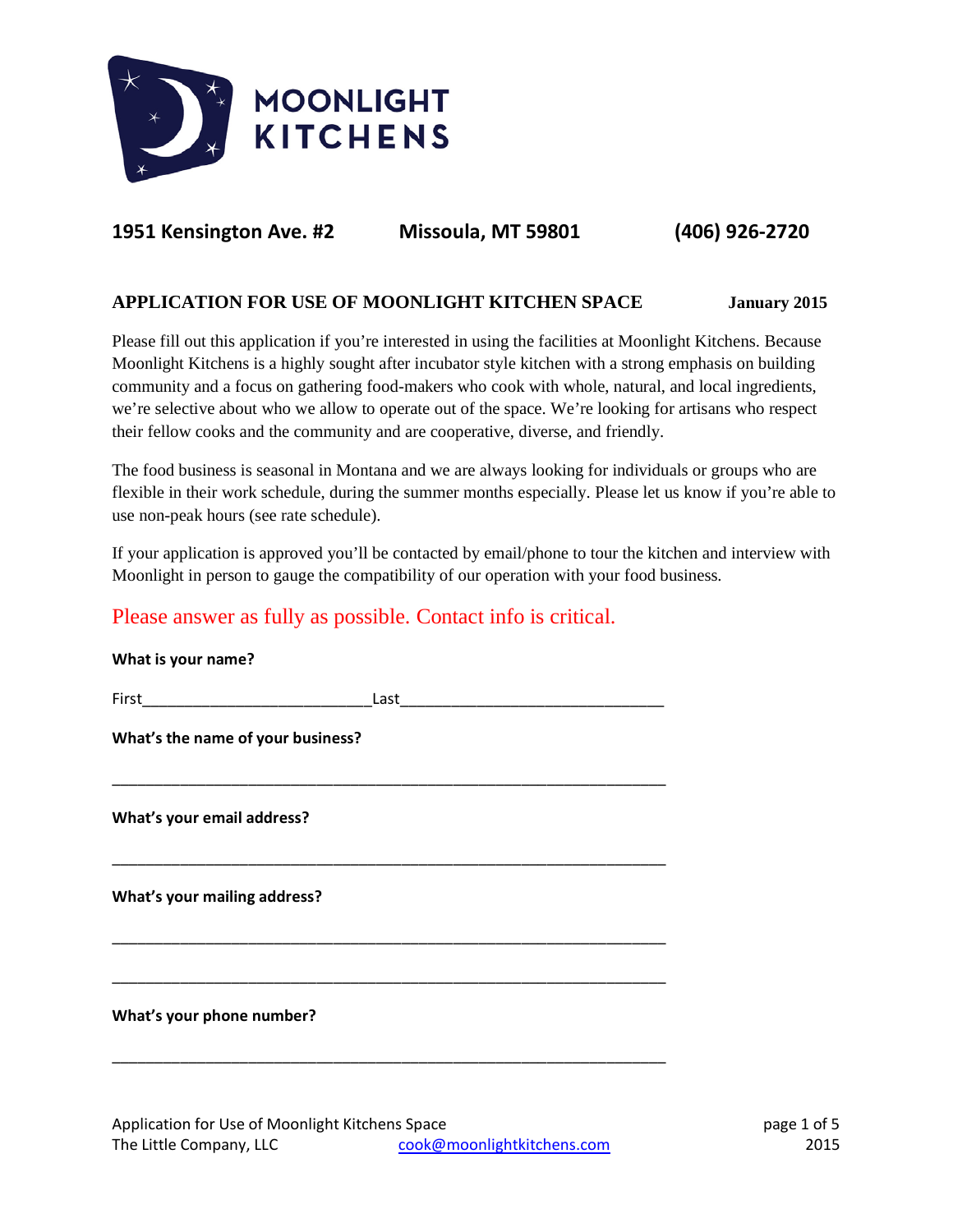**What kind of food do you (or are you going to) make?**

\_\_\_\_\_\_\_\_\_\_\_\_\_\_\_\_\_\_\_\_\_\_\_\_\_\_\_\_\_\_\_\_\_\_\_\_\_\_\_\_\_\_\_\_\_\_\_\_\_\_\_\_\_\_\_\_\_\_\_\_\_\_\_\_\_

\_\_\_\_\_\_\_\_\_\_\_\_\_\_\_\_\_\_\_\_\_\_\_\_\_\_\_\_\_\_\_\_\_\_\_\_\_\_\_\_\_\_\_\_\_\_\_\_\_\_\_\_\_\_\_\_\_\_\_\_\_\_\_\_\_

\_\_\_\_\_\_\_\_\_\_\_\_\_\_\_\_\_\_\_\_\_\_\_\_\_\_\_\_\_\_\_\_\_\_\_\_\_\_\_\_\_\_\_\_\_\_\_\_\_\_\_\_\_\_\_\_\_\_\_\_\_\_\_\_\_\_\_\_\_\_\_\_\_\_\_\_\_\_\_\_\_\_\_\_\_ \_\_\_\_\_\_\_\_\_\_\_\_\_\_\_\_\_\_\_\_\_\_\_\_\_\_\_\_\_\_\_\_\_\_\_\_\_\_\_\_\_\_\_\_\_\_\_\_\_\_\_\_\_\_\_\_\_\_\_\_\_\_\_\_\_\_\_\_\_\_\_\_\_\_\_\_\_\_\_\_\_\_\_\_\_ \_\_\_\_\_\_\_\_\_\_\_\_\_\_\_\_\_\_\_\_\_\_\_\_\_\_\_\_\_\_\_\_\_\_\_\_\_\_\_\_\_\_\_\_\_\_\_\_\_\_\_\_\_\_\_\_\_\_\_\_\_\_\_\_\_\_\_\_\_\_\_\_\_\_\_\_\_\_\_\_\_\_\_\_\_

### **How old is your business?**

- ◯ Not yet launched
- ⃝ Less than 1 year
- $\bigcirc$  1-2 years
- $\bigcap$  2+ years

#### **Have you ever worked in a restaurant kitchen, bakery, café, or commercial kitchens?**

- ⃝ Yes
- $\bigcirc$  No

#### **Are you currently working out of a different commercial kitchen?**

- ⃝ Yes
- $\bigcap$  No
- $\bigcirc$  I am in transition from one kitchen to another

#### **Does your food production involve heavy sauté work or deep frying?**

- ⃝ Yes
- $\bigcap$  No

#### **What kind of kitchen equipment do you largely need in your food production?**

- ⃝ Oven
- ◯ Stove

Application for Use of Moonlight Kitchens Space **page 2 of 5** and 5 and 5 and 5 and 6 and 6 and 6 and 6 and 6 and 6 and 6 and 6 and 6 and 6 and 6 and 6 and 6 and 6 and 6 and 6 and 6 and 6 and 6 and 6 and 6 and 6 and 6 and The Little Company, LLC [cook@moonlightkitchens.com](mailto:cook@moonlightkitchens.com) 2015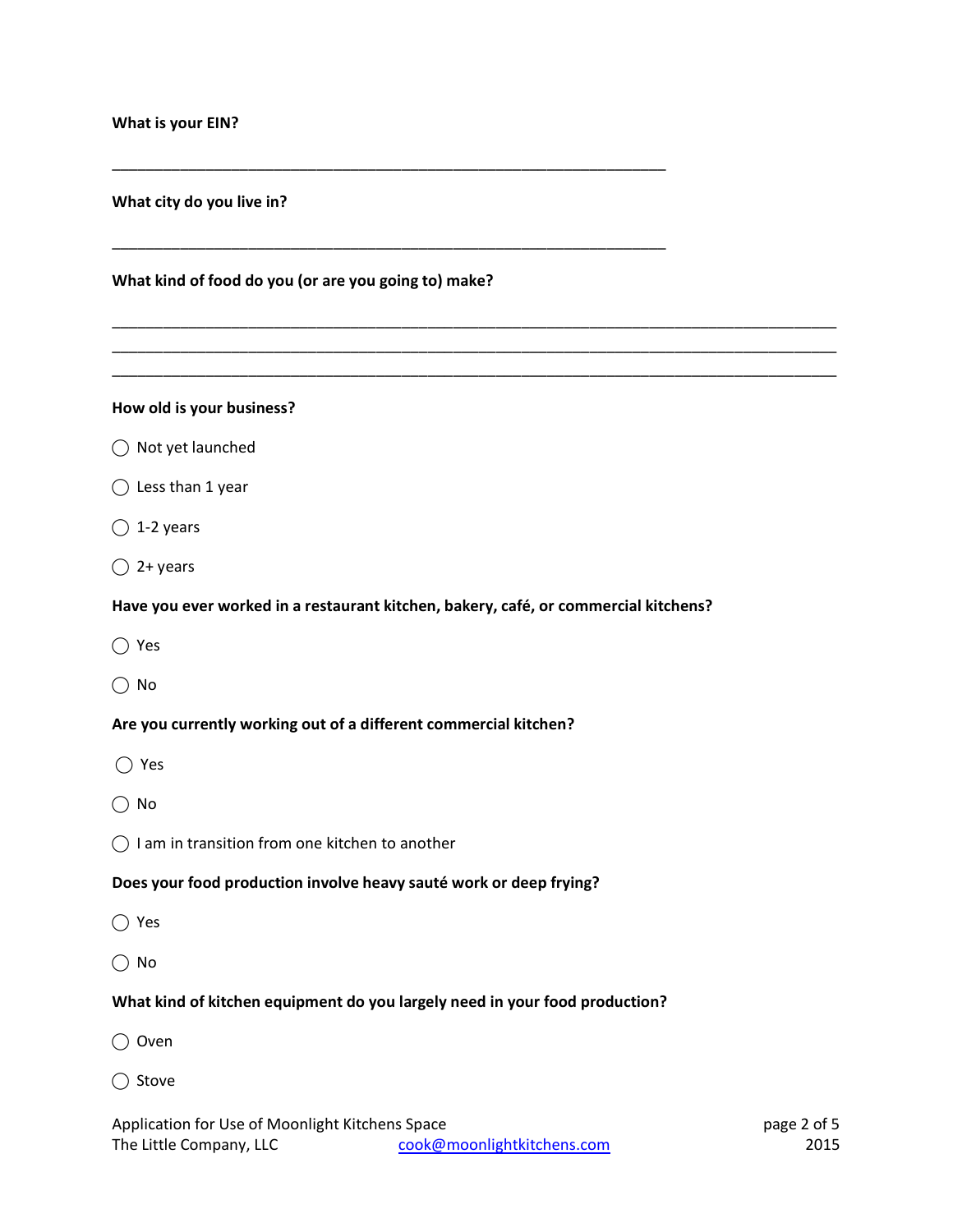|  |  | $\bigcirc$ Mixers, blenders, choppers, slicers – other countertop equipment |  |
|--|--|-----------------------------------------------------------------------------|--|
|  |  |                                                                             |  |

- $\bigcirc$  Prep sinks
- ⃝ Other \_\_\_\_\_\_\_\_\_\_\_\_\_\_\_\_\_\_\_\_\_\_\_\_\_\_\_\_\_\_\_\_\_\_\_\_\_\_\_\_\_\_\_\_\_\_\_\_\_\_\_\_\_\_\_\_\_\_\_\_\_\_\_\_\_\_\_\_\_\_\_\_\_

### **How comfortable are you working in a full/busy kitchen?**

- $\bigcirc$  Highly comfortable
- ⃝ Somewhat comfortable
- $\bigcirc$  Somewhat tolerable
- ◯ Intolerable

### **How well do you anticipate cleaning up after yourself in the kitchen?**

- $\bigcirc$  I always clean up after myself
- $\bigcirc$  I only clean up after myself if it's required
- $\bigcirc$  I'm still learning how to clean up after myself
- $\bigcirc$  I have trouble cleaning up after myself

## **Have you contacted the Missoula County Health Department about regulations regarding your product?**

- ⃝ Yes
- $\bigcap$  No

### **Do you have a current Food Handler's Card or are you ServSafe certified?**

- ⃝ Yes
- $\bigcap$  No
- ⃝ I understand that I need to get a Food Handler's Card or SafeServ certification before starting at Moonlight Kitchens.

## **Do you have Product Liability Insurance AND General Liability Insurance for your business for at least \$1,000,000 with The Little Company, LLC., Anne Little and Patrick Little as "added named insured"?**

⃝ Yes

 $\bigcap$  No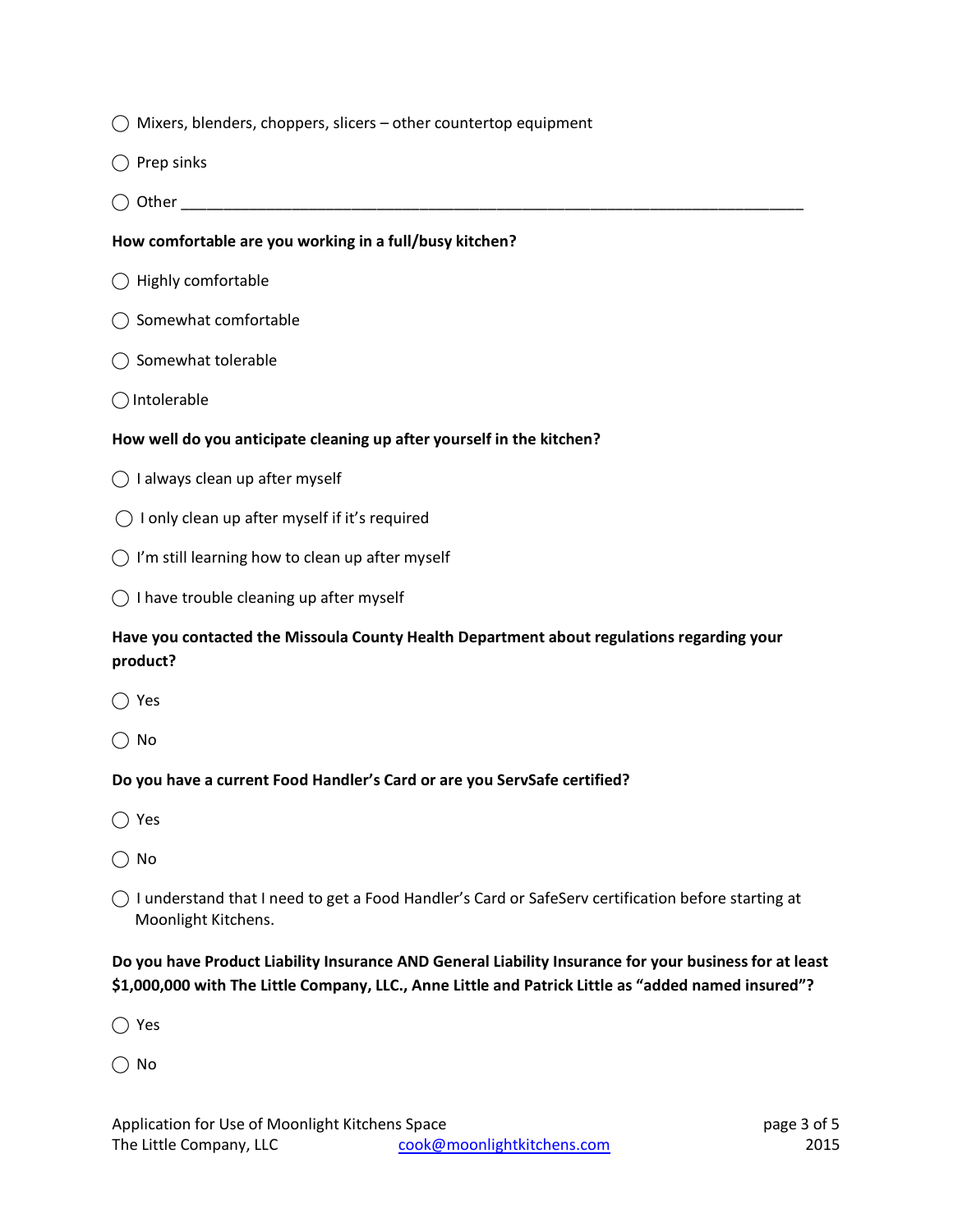$\bigcirc$  I understand that I need to get Product Liability & General Liability insurance (as per above) before starting as a Regular User at Moonlight Kitchens.

# **When would you like to start at Moonlight Kitchens if accepted?**

| As soon as possible                                                        |                                                                              |                     |
|----------------------------------------------------------------------------|------------------------------------------------------------------------------|---------------------|
| Next month                                                                 |                                                                              |                     |
| In two months<br>$($ )                                                     |                                                                              |                     |
| In three months or more                                                    |                                                                              |                     |
| ( )                                                                        |                                                                              |                     |
|                                                                            | How many months do you anticipate staying at Moonlight if you're accepted?   |                     |
| $\bigcirc$ 1-3 months                                                      |                                                                              |                     |
| $\bigcirc$ 3-6 months                                                      |                                                                              |                     |
| $\bigcirc$ 6-12 months                                                     |                                                                              |                     |
| $1 +$ year                                                                 |                                                                              |                     |
|                                                                            | On average, about how many hours per month would you use Moonlight Kitchens? |                     |
| hours per month.                                                           |                                                                              |                     |
| What hours would you typically work at the kitchens?                       |                                                                              |                     |
| $\bigcirc$ Early morning (6am-10am)                                        |                                                                              |                     |
| Midday (10am-2pm)<br>$($ )                                                 |                                                                              |                     |
| Afternoon (2pm- 6pm)                                                       |                                                                              |                     |
| Evening (6pm-10pm)                                                         |                                                                              |                     |
| Graveyard (10pm-6am)                                                       |                                                                              |                     |
| What days of the week do you prefer to use the kitchen?                    |                                                                              |                     |
| Monday                                                                     | Friday                                                                       |                     |
| Tuesday                                                                    | Saturday                                                                     |                     |
| Wednesday                                                                  | Sunday                                                                       |                     |
| Thursday                                                                   |                                                                              |                     |
| Application for Use of Moonlight Kitchens Space<br>The Little Company, LLC | cook@moonlightkitchens.com                                                   | page 4 of 5<br>2015 |